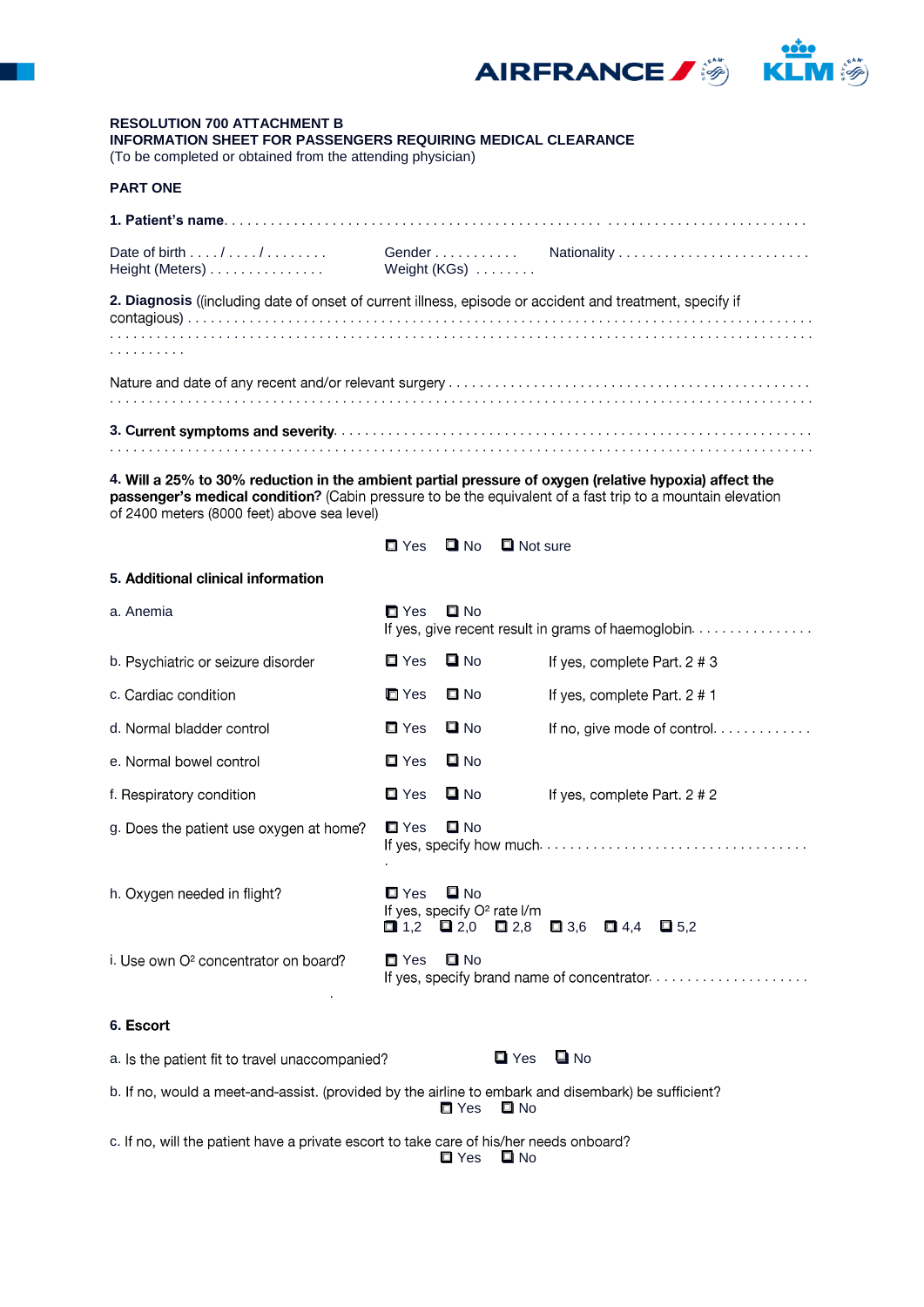d. If yes, who should escort the passenger?

 $\blacksquare$  Doctor

□ Nurse□ Other

e. If other, is the escort fully capable to attend to all the above needs?<br>  $\Box$  Yes  $\Box$  No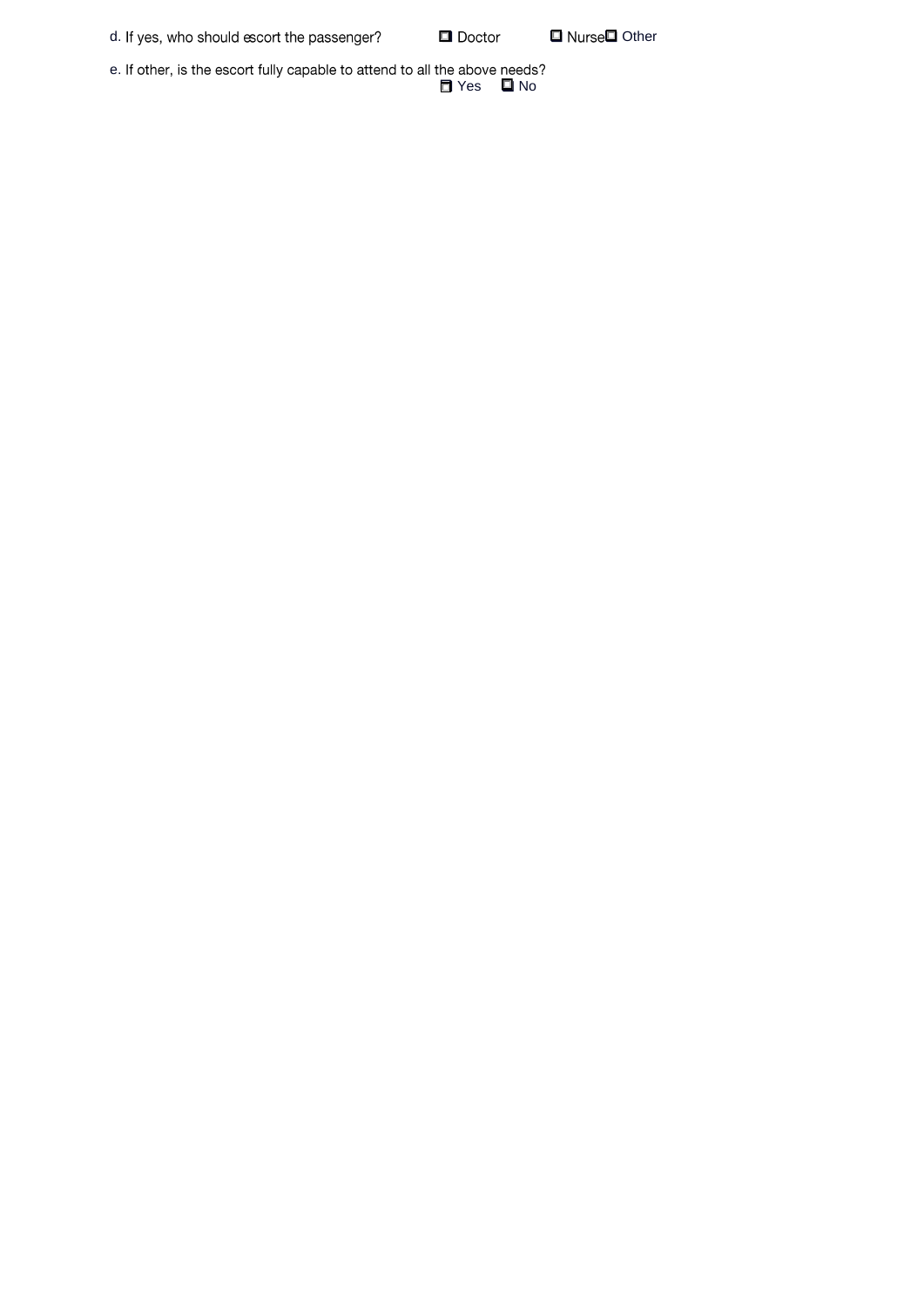AIRFRANCE / 3 K

ARAM

## 7. Mobility

| a. Able to walk without assistance                     |             | $\Box$ Yes $\Box$ No       |                                                                       |  |
|--------------------------------------------------------|-------------|----------------------------|-----------------------------------------------------------------------|--|
| b. Wheelchair required for boarding                    |             | $\blacksquare$ to aircraft | $\blacksquare$ to seat                                                |  |
| c. Can patient sit upright in a normal aircraft seat)? |             | Ш Yes                      | $\square$ No<br>(if the answer is no, traveling will be by stretcher) |  |
|                                                        |             |                            |                                                                       |  |
|                                                        |             |                            |                                                                       |  |
|                                                        |             |                            |                                                                       |  |
|                                                        |             |                            |                                                                       |  |
|                                                        |             |                            |                                                                       |  |
|                                                        |             |                            |                                                                       |  |
| 10. Prognosis for the trip                             | $\Box$ Good | $\Box$ Poor                |                                                                       |  |
|                                                        |             |                            |                                                                       |  |
|                                                        |             |                            |                                                                       |  |
|                                                        |             |                            |                                                                       |  |
|                                                        |             |                            |                                                                       |  |
|                                                        |             |                            |                                                                       |  |

Note: Cabin attendants are not authorized to give special assistance to particular passengers, they are trained only in first aid and are not permitted to administer any injection, or to give medication.

Important: Fees, if any, relevant to the provision of the above information and for carrier-provided special equipment are to be paid by the passenger concerned.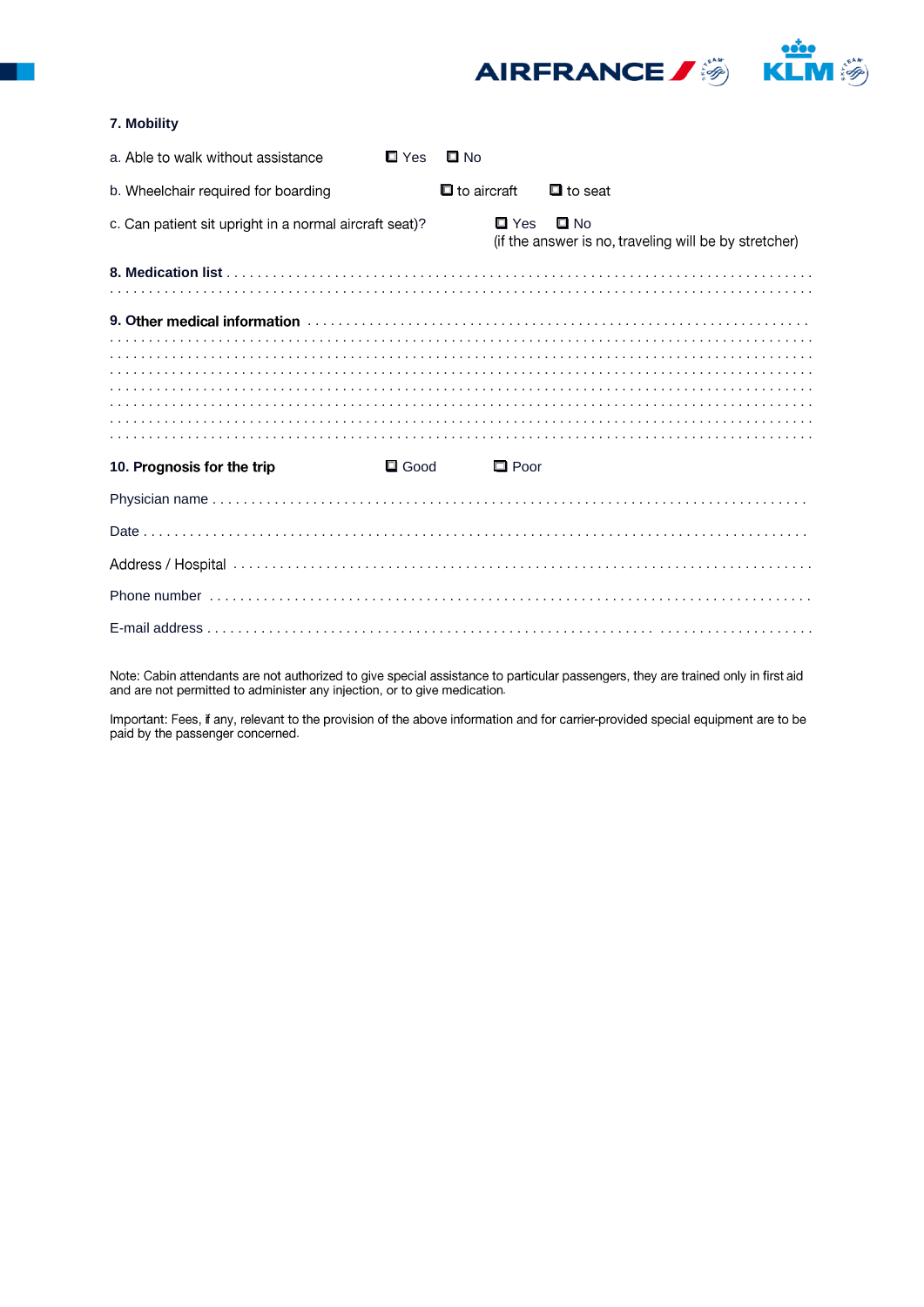

#### **RESOLUTION 700 ATTACHMENT B PART TWO**

.

|           | 1. Cardiac condition                                                                             | $\blacksquare$ Yes            | $\square$ No                                                                   |                   |                                                                          |                                    |  |
|-----------|--------------------------------------------------------------------------------------------------|-------------------------------|--------------------------------------------------------------------------------|-------------------|--------------------------------------------------------------------------|------------------------------------|--|
| a. Angina |                                                                                                  | $\blacksquare$ Yes            | $\square$ No                                                                   |                   |                                                                          |                                    |  |
|           |                                                                                                  |                               |                                                                                |                   |                                                                          |                                    |  |
|           | • Is the condition stable?                                                                       | <b>□ Yes</b>                  | $\blacksquare$ No                                                              |                   |                                                                          |                                    |  |
|           | • Functional class of the patient? $\Box$ No symptoms                                            |                               | Angina with light efforts                                                      |                   | $\blacksquare$ Angina with important efforts $\square$<br>Angina at rest |                                    |  |
|           | • Can the patient walk 100 metres at a normal pace or climb 10 -12 stairs without symptoms?      | $\blacksquare$ Yes            | <b>□</b> No                                                                    |                   |                                                                          |                                    |  |
|           | b. Myocardial infarction                                                                         |                               | $\blacksquare$ Yes                                                             | $\square$ No      |                                                                          |                                    |  |
|           | • Complications?                                                                                 | $\blacksquare$ Yes            | $\Box$ No                                                                      |                   |                                                                          |                                    |  |
|           | • Stress EKG done?                                                                               | $\Box$ Yes                    | $\square$ No                                                                   |                   |                                                                          | If yes, what was the result?  Metz |  |
| stairs    | If angioplasty or coronary bypass, can the patient walk 100 metres at normal pace or climb 10-12 |                               |                                                                                |                   |                                                                          |                                    |  |
|           | without symptoms?                                                                                | $\blacksquare$ Yes            | $\blacksquare$ No                                                              |                   |                                                                          |                                    |  |
|           | c. Cardiac failure                                                                               | $\blacksquare$ Yes            | $\blacksquare$ No                                                              |                   |                                                                          |                                    |  |
|           | $\cdot$ Is the patient controlled with medication? $\Box$ Yes                                    |                               |                                                                                | L No              |                                                                          |                                    |  |
|           | • Functional class of the patient?                                                               |                               | $\Box$ No symptoms                                                             |                   | Shortness of breath with important efforts                               |                                    |  |
|           |                                                                                                  |                               | Shortness of breath with light efforts<br><b>同</b> Shortness of breath at rest |                   |                                                                          |                                    |  |
|           | d. Syncope                                                                                       | $\blacksquare$ Yes            | $\square$ No                                                                   |                   |                                                                          |                                    |  |
|           | • Investigations?                                                                                | $\blacksquare$ Yes            | $\square$ No                                                                   |                   |                                                                          |                                    |  |
|           | 2. Chronic pulmonary condition                                                                   | $\blacksquare$ Yes            | $\square$ No                                                                   |                   |                                                                          |                                    |  |
|           | a. Has the patient had recent arterial gases?                                                    |                               | $\blacksquare$ Yes                                                             | <b>□</b> No       |                                                                          |                                    |  |
|           | b. Blood gases were taken on:                                                                    | $\blacksquare$ In ambient air |                                                                                |                   | $\Box$ Room air oxygen. LPM                                              |                                    |  |
|           | Results:                                                                                         | pCO2 :<br>Saturation          |                                                                                |                   | $pO2:$<br>Date of exam $\ldots \ldots \ldots \ldots$                     |                                    |  |
|           | c. Does the patient retain CO2?                                                                  | $\blacksquare$ Yes            | $\square$ No                                                                   |                   |                                                                          |                                    |  |
|           | d. Has his/her condition deteriorated recently?                                                  |                               | $\blacksquare$ Yes                                                             | $\blacksquare$ No |                                                                          |                                    |  |
|           | e. Can the patient walk 100 metres at a normal pace or climb 10 -12 stairs without symptoms?     | $\blacksquare$ Yes            | $\Box$ No                                                                      |                   |                                                                          |                                    |  |
|           | f. Has the patient ever taken a commercial aircraft in these same conditions?                    |                               |                                                                                |                   | $\blacksquare$ Yes                                                       | $\blacksquare$ No                  |  |